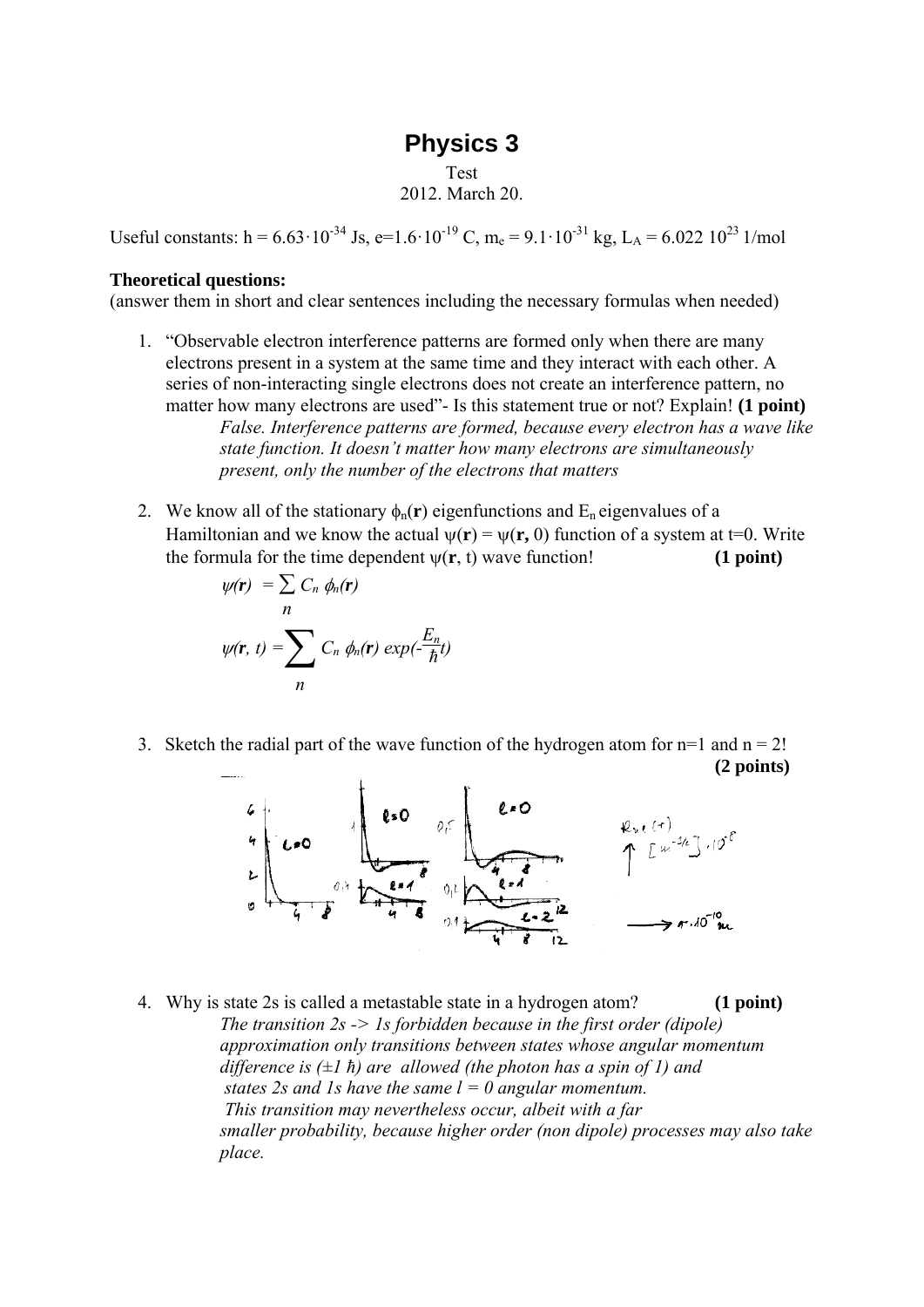5. What is the meaning of the term "spin-orbit interaction"? **(2 points)** *In electronic states with non zero angular momentum there is a non zero B (~L) magnetic field in the coordinate system attached to the electron. This magnetic field interacts with the magnetic momentum that corresponds to (and proportional to) the electron spin S. The interaction energy therefore*  $E_{SL}$  = const **S L**.

## **Problems:**

- 1. Consider the following hypothetic wave function for a particle confined in the region  $-7 \le x \le 10$ :  $\psi(x) = A(70 + 3x - x^2)$  inside the region and 0 outside it a) Sketch the wave function
	- *Inverted parabola with peak A\*72.25 at position 1.5*

b) Normalize this wave function over the range the particle is confined in.

$$
10
$$
  
\n
$$
\int |\psi(x)|^2 dx = 1 \Rightarrow A^2 \int (70 + 3x - x^2)(70 + 3x - x^2) dx =
$$
  
\n
$$
-7
$$
  
\n
$$
10
$$
  
\n
$$
= A^2 \int (4900 + 9x^2 + x^4 + 420x - 131x^2 - 6x^3) dx =
$$
  
\n
$$
-7
$$
  
\n
$$
= A^2 [4900x + 3x^3 + 1/5x^5 + 210x^2 - 131/3x^3 - 6/4x^4] \frac{10}{7} =
$$
  
\n
$$
= A^2 * 51357.566666667 = 1 \Rightarrow A = 1 / 226.6221 = 4.41263 * 10^{-3}
$$
  
\n
$$
\boxed{\psi(x) = 4.41263 \ 10^{-3} (70 + 3x - x^2)}
$$

c) Determine the expectation value <x> using the normalized wave function.

$$
I0
$$
  
\n*Expectation value of quantity* < 0> =  $\int \psi^*(x) O \psi(x) dx$   
\n-7  
\n
$$
$x>$  = 1.9471*10<sup>-5</sup>  $\int (4900x + 9x^3 + x^5 + 420x^2 - 131x^3 - 6x^4) dx$   
\n-7  
\n= 1.9471*10<sup>-5</sup> [2450 x<sup>2</sup> + 9/4 x<sup>4</sup> + 1/6 x<sup>6</sup> +420/3 x<sup>3</sup> -131/4 x<sup>4</sup> -6/5x<sup>5</sup>] $\frac{10}{7}$   
\n= 1.7152
$$

d) Again, using the normalized wave function, calculate the expectation value of the kinetic energy of the particle. **(4 points)** *10*

$$
\langle E_{kin} \rangle = \int_{-7}^{10} \psi^*(x) \left( \frac{-\hbar^2}{2m} \right) \frac{d^2 \psi(x)}{dx^2} dx = 1.9471 10^{-5} \left( \frac{-\hbar^2}{2m} \right) \int_{-7}^{10} (70+3x-x^2) (-2) dx^2 = -7
$$
  
1.9471 10<sup>-5</sup>  $\left( \frac{-\hbar^2}{2m} \right) \int_{-7}^{10} (-140-6x+2x^2) dx$   

$$
= 1.9471 10^{-5} \left( \frac{-\hbar^2}{2m} \right) \left[ -140x - 3x^2 + 2/3x^3 \right]_{-7}^{10} = 9.7377 10^{-34} J = 6.07 10^{-15} eV
$$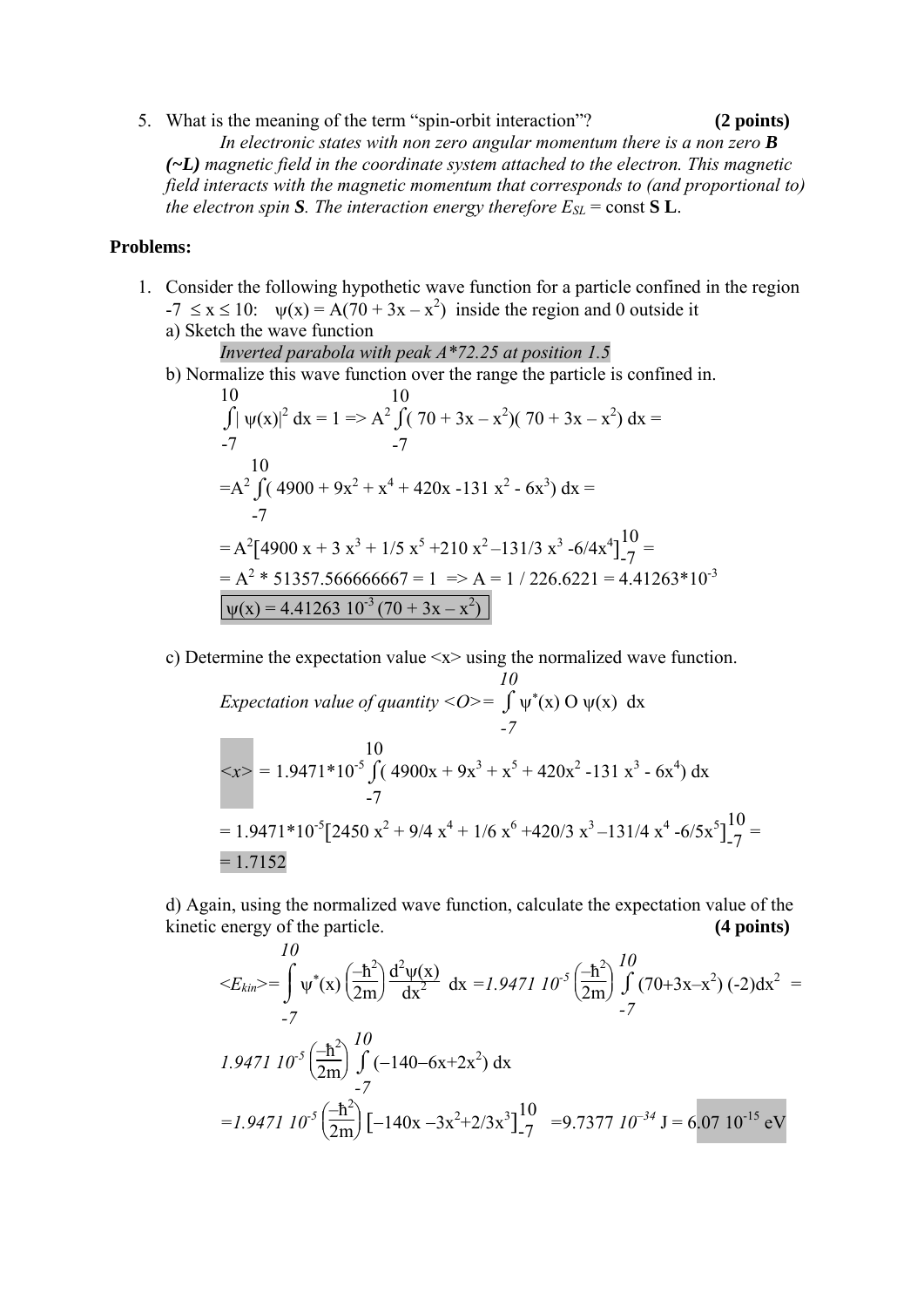- 2. Prove the following commutation relationships of operators A,B and C
	- $[A + B; C] = [A, C] + [B, C]$  $[A, B] = [A, B] C + B [A, C]$  (1 point)  $[a+b,c]=(a+b)c-c(a+b)=ac+bc-ca-cb=(ac-ca)+(bc-cb)=[a,c]+[b,c]$  $[a,bc]=a(bc)-(bc)a=a(bc)+b(ac)-b(ac)-(bc)a=(ab)c-(ba)c+b(ac)-b(ca)=$  *[a,b]c + b[c,a]*
- 3. What are the frequencies of the photons a rotating  $O_2$  molecule can absorb in a transition between its 3<sup>rd</sup> and 4<sup>th</sup> energy state? ( $M<sub>0</sub> = 31.9989$  g/mol,  $d<sub>0</sub> = 0.1208$  nm) **(2 points)**

 *This derivation is not required, knowing either of the resulting formulas (in gray) is enough*

$$
H = \frac{1}{2} \Theta \omega^2, \mathbf{L} = \Theta \omega \Rightarrow H = \frac{L^2}{2 \Theta}, [L, L_z] = 0 \Rightarrow L_z^2 \text{ has the same}
$$

*eigenfunctions than H,but the eigenvalues will differ. If the eigenvalue of*  $L_z^2$  *is*  $l^2$  then the eigenvalue of  $L^2$  is  $l(l+1)$ .

$$
L^{2} = -\hbar^{2} \frac{1}{\sin \theta} \frac{\partial}{\partial \theta} \left( \sin \theta \frac{\partial}{\partial \theta} \right) + \frac{1}{\sin^{2} \theta} \frac{\partial^{2}}{\partial \theta^{2}} \text{ and } L_{z} = \frac{\hbar}{i} \frac{\partial}{\partial \phi}
$$
  
\nUsing  $L_{z}^{2}$  instead of  $L^{2}$  in  $H = > H = \frac{L_{z}^{2}}{2 \theta}$ ,  $L_{z}\psi = E\psi = > -\frac{\hbar^{2}}{2 \theta} \frac{\partial^{2} \psi}{\partial \phi^{2}} = E \psi$   
\n $\psi(\phi) = A \exp\left(\pm i \sqrt{\frac{2\theta E}{\hbar^{2}}}\phi\right)$   
\n $\psi$  must be single valued:  $\psi(\phi + 2\pi) = \psi(\phi) = >$   
\n $E = \frac{\hbar^{2}}{2\theta} \pi^{2}$ , where  $\pi = 0, \pm 1, \pm 2, ...$   
\nThe exact result using  $L^{2}$  instead of  $L_{z}$  then :  
\n $E = \frac{\hbar^{2}}{2\theta} n(n+1)$ , where  $n = 0, \pm 1, \pm 2, ...$ 

*For the O<sub>2</sub> molecule*  $\Theta = 2 m_0 (d/2)^2$ *,*  $m_0 = M_0 / L_A = 31,9989/6 10^{23} =$  $5.31 \, 10^{-23} \, \text{kg}$ ,  $\Theta = 3.88 \, 10^{-43} \, \text{kgm}^2$  $E_1 = 1.43 \, 10^{-26} \text{J} \cdot \text{n}^2 = 8.95 \, 10^{-8} \text{eV} \cdot \text{n}^2$  $E_3 = 9E_1 = 8.06 \cdot 10^{-7}$  eV,  $E_4 = 16E_1 = 1.43 \cdot 10^{-6}$  eV,  $\Delta E_{3\rightarrow 4} = -6.27 \cdot 10^{-7}$ eV = 1.003 10<sup>-25</sup> J  $v = \Delta E_{3\rightarrow 4} / h = 1.51 10^8 Hz$ or with the correct  $n(n+1)$  $E_3 = 12E_1 = 1.07 \, 10^{-6} \, \text{eV}, E_4 = 20E_1 = 1.79 \, 10^{-6} \, \text{eV},$  $\Delta E_{3-4} = -7.16 \cdot 10^{-7}$ eV = 1.147 10<sup>-25</sup> J  $v = \Delta E_{3\rightarrow 4} / h = 1.73 10^8$  Hz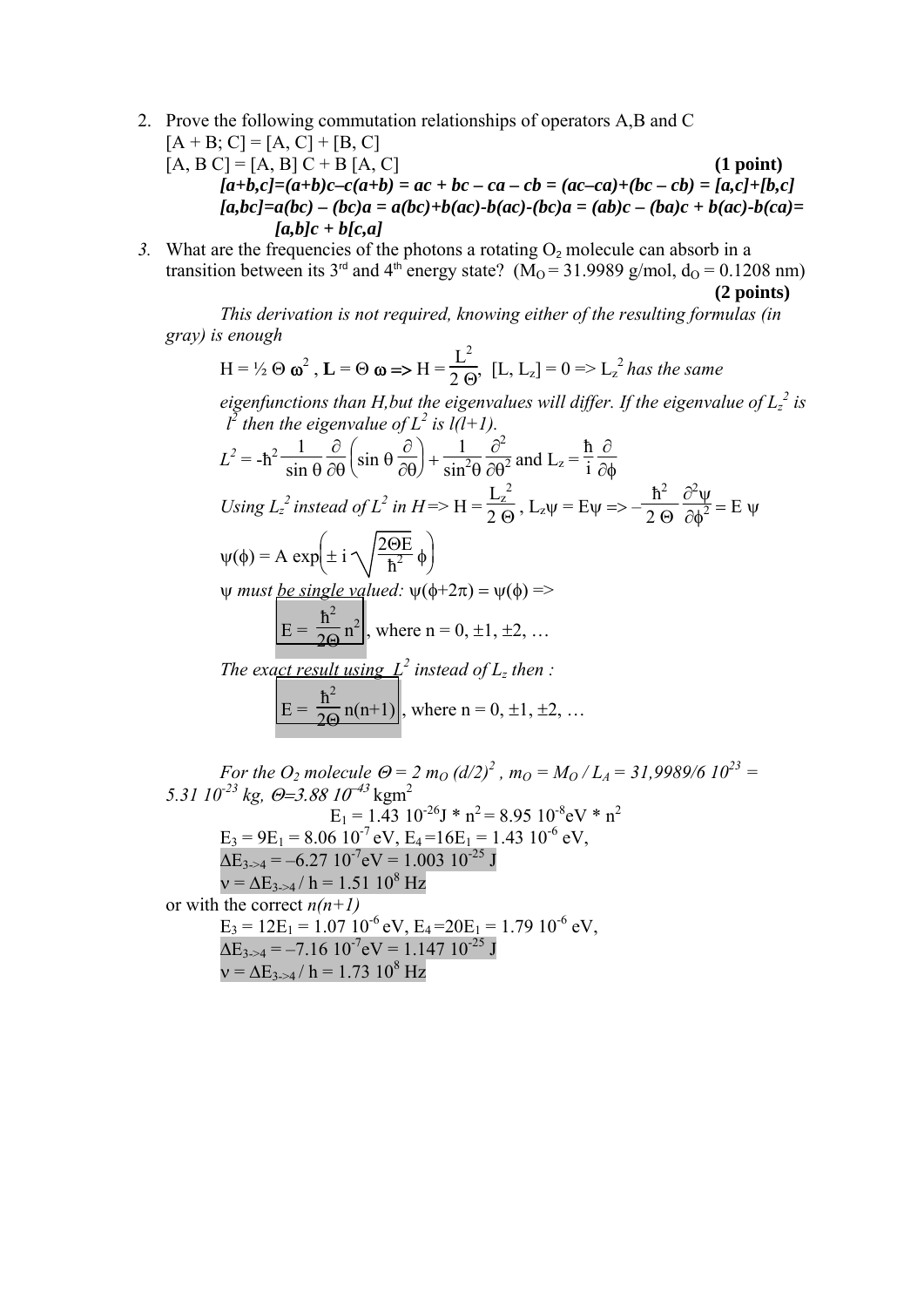4. What are the four lowest lying state in a spherical harmonic oscillator in 3 dimensions? What will be the degeneracy of the levels?

The potential in this case is  $V(\mathbf{r}) = \frac{1}{2} \mathbf{m} \omega (x^2 + y^2 + z^2)$ ) **(1 point)**  in 1 dimension  $E = h \omega (n + \frac{1}{2})$ ,

| $n_{\rm x}$      | $n_{v}$          | $\rm n_{z}$      | ${\bf E}$ | Degeneracy |
|------------------|------------------|------------------|-----------|------------|
| $\boldsymbol{0}$ | $\boldsymbol{0}$ | $\boldsymbol{0}$ | $3/2$ ħ ω | 1          |
| 1                | $\boldsymbol{0}$ | $\boldsymbol{0}$ | $5/2$ ħ ω | 3          |
| $\boldsymbol{0}$ | 1                | $\boldsymbol{0}$ |           |            |
| $\boldsymbol{0}$ | $\boldsymbol{0}$ | 1                |           |            |
| 1                | 1                | $\pmb{0}$        | $7/2$ ħ ω | 3          |
| 1                | 0                | 1                |           |            |
| 0                |                  |                  |           |            |

in 3D:  $E = \hbar \omega (n_x + n_y + n_z + \frac{1}{2} + \frac{1}{2} + \frac{1}{2})$ 

5. Consider a one-dimensional rectangular potential well structure such as shown here: Write the wave functions in regions I through IV and the equations (but do not try to solve these equations) describing the boundary conditions on these wave functions **(3 points)**

IV  $\mathbf{I}$  $\mathbf{I}$ Ш  $V_1$ *the is*  $E = \begin{bmatrix} E \\ E \end{bmatrix}$   $E = \begin{bmatrix} -V_1/2 & 3 \text{ *corroange* \end{bmatrix}$ <br>*is* easy to get:  $V = 0$ -a  $\mathbf 0$ *y = C+ exp*  $\left(i\frac{\sqrt{2m_e(E-V)}}{\hbar}\right)$  x  $\frac{(E - V)}{\hbar}x$  + C<sub>–</sub> exp(  $\left(-i\frac{\sqrt{2m_e(E-V)}}{\hbar}\right)x$ 

*The Schrödinger equation:*   $-\frac{\hbar^2}{2m_e}$  $d^2\psi$  $\frac{d^2 \psi}{dx^2} + V \psi = E \psi$ *Because the potential is constant the solutions of Schrödinger*

 $\frac{(\mathbf{b} \cdot \mathbf{r})}{\hbar} \mathbf{x}$ 

*Region I*.  $E < V_1$ 

$$
\sqrt{2m_e\left(\mathrm{E}-\mathrm{V}_1\right)}=\mathrm{i}\sqrt{2m_e\left(\mathrm{V}_1-\mathrm{E}\right)}\,,
$$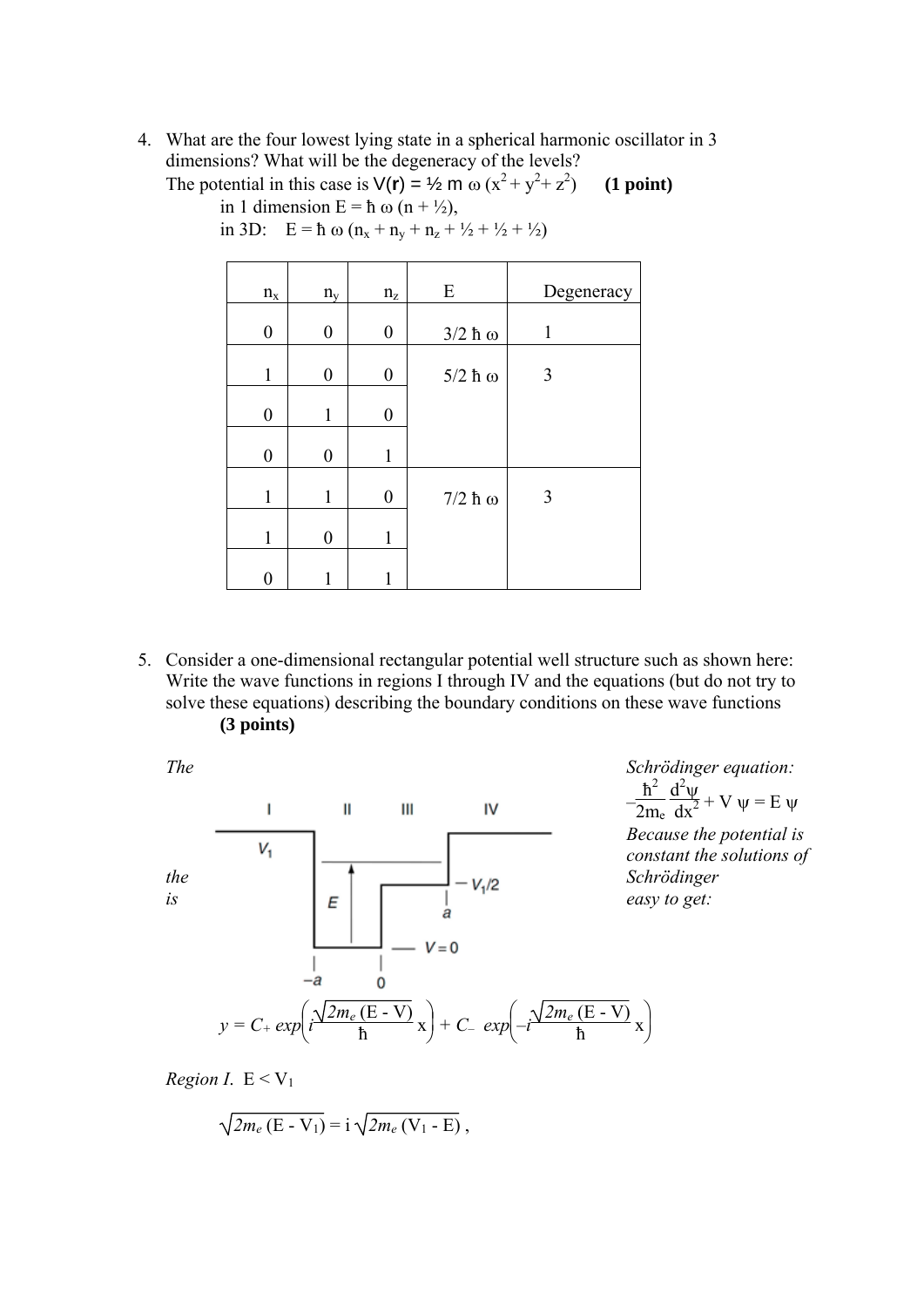Let 
$$
q_I = \frac{\sqrt{2m_e (V_1 - E)}}{\hbar}
$$
  
\n $\psi_I(x) = A e^{qx}$ 

and no  $e^{-qx}$  *because otherwise*  $\psi$  *would increase with decreasing x* 

Region II. 
$$
E > V_{II} = 0
$$

$$
Let k_2 = \frac{\sqrt{2m_e E}}{\hbar}
$$

$$
\psi_{II}(x) = B e^{i k_2 x} + C e^{-i k_2 x}
$$

Region III. 
$$
E > V_{II} = V_I / 2
$$
  
\n
$$
Let k_3 = \frac{\sqrt{2m_e (E - V_{II})}}{h} = \frac{\sqrt{2m_e (E - V_{I}/2)}}{h}
$$
\n
$$
\psi_{III}(x) = D e^{i k_3 x} + E e^{-i k_3 x}
$$

Region IV  $E < V_{IV} = V_1$ 

*similar to region I only now the member with the minus sign remains and q is the same*

$$
\psi_{\text{IV}}(x) = F e^{qx}
$$

*The boundary conditions:*

| $\psi_I(-a) = \psi_{II}(-a)$                           | $Ae^{-q} = Be^{-ik}a^a + Ce^{ik}a^a$                                                                                                     |
|--------------------------------------------------------|------------------------------------------------------------------------------------------------------------------------------------------|
| $\psi_I'(-a) = \psi_{II}'(-a)$                         | $qAe^{-q a} = i k_2 (Be^{-ik}a - Ce^{ik}a)$                                                                                              |
| $\psi_{II}(0) = \psi_{III}(0)$                         | $B + C = D + E$                                                                                                                          |
| $\psi_{II}^{\text{''}}(0) = \psi_{III}^{\text{''}}(0)$ | $k_2(B-C)=k_3(D-E)$                                                                                                                      |
| $\psi_{II}(a) = \psi_{IV}(a)$                          | $\text{Fe}^{-q}$ <sup>a</sup> = De <sup>-1k</sup> <sub>3</sub> <sup>a</sup> + E e <sup>ik</sup> <sub>3</sub> <sup>a</sup>                |
| $\psi_{II}$ '(a) = $\psi_{Ic}$ '(a)                    | $-qFe^{-q}$ <sup>a</sup> = i k <sub>2</sub> (De <sup>-ik</sup> <sub>2</sub> <sup>a</sup> – E e <sup>ik</sup> <sub>2</sub> <sup>a</sup> ) |

6. Draw the formulas and sketch the curves for statistics Maxwell-Boltzmann, Fermi-Dirac and Bose-Einstein! **(1 point) (1 point)** 

$$
f_{MB}
$$
 (E) ~ exp(- $(E-\mu)/k_BT$ )  
\n $f_{BE}(E) = 1/(exp(E-\mu)/k_BT - 1)$   
\n $f_{FD}(E) = 1/(exp(E-\mu)/k_BT + 1)$